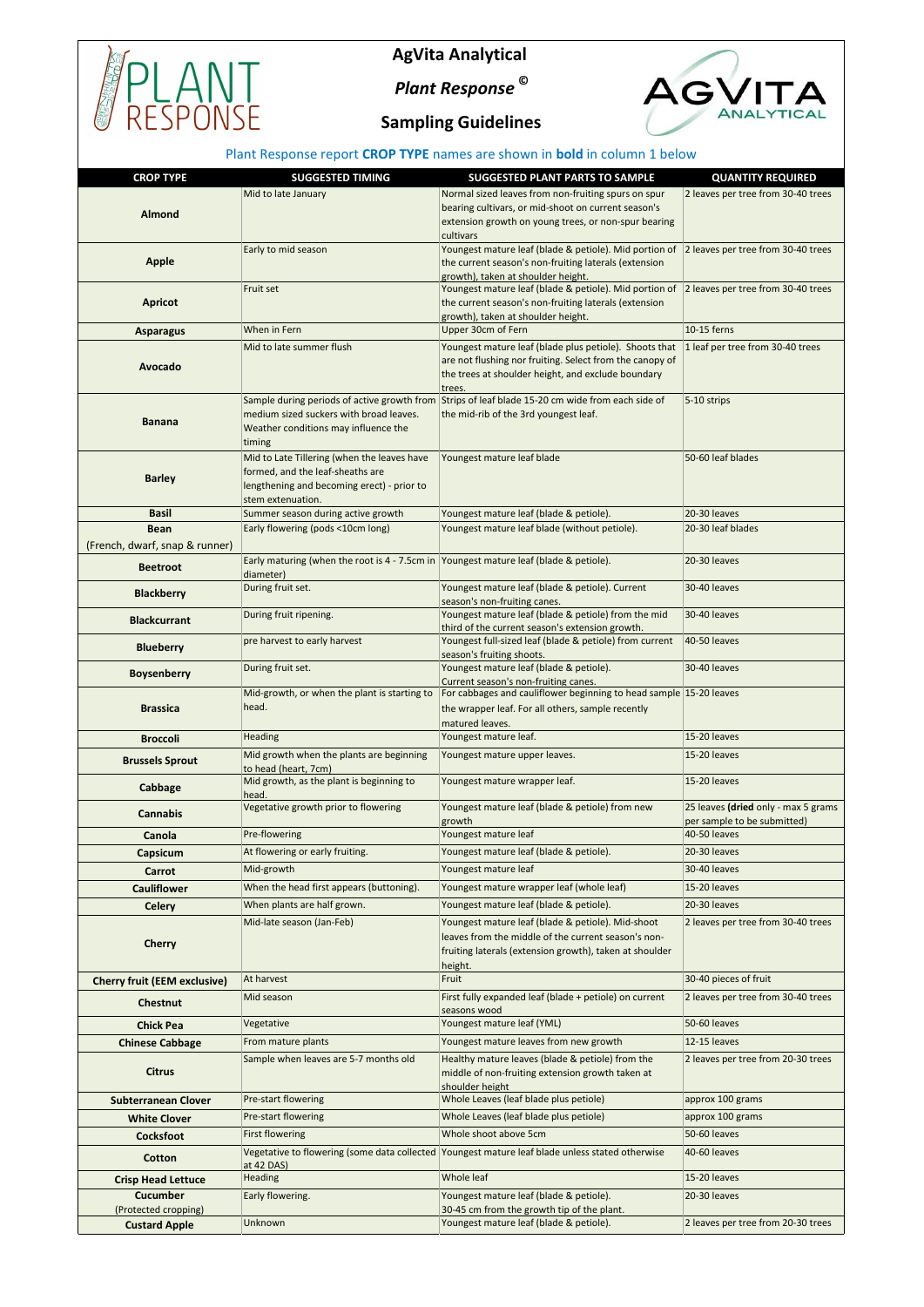| <b>Eggplant</b><br>(Protected cropping)   | When in full bloom at a mid growth stage.                                               | Youngest mature blade, minus petiole.                                                                                                                | 30-40 leaves                                    |
|-------------------------------------------|-----------------------------------------------------------------------------------------|------------------------------------------------------------------------------------------------------------------------------------------------------|-------------------------------------------------|
| <b>Eucalyptus Globulus</b>                | Juvenile plants                                                                         | Youngest mature foilage                                                                                                                              | Collect 2 leaves per plant from 30-             |
| (Tas Blue Gum)                            |                                                                                         |                                                                                                                                                      | 40 trees                                        |
| <b>SHINING GUM</b><br>(Eucalyptus Nitens) | Juvenile plants                                                                         | Youngest mature foilage                                                                                                                              | Collect 2 leaves per plant from 30-<br>40 trees |
| <b>Faba Bean</b>                          | Early flowering                                                                         | Youngest mature leaf                                                                                                                                 | 50-60 leaves                                    |
|                                           | Late summer                                                                             | Youngest mature leaf (blade & petiole). Mid portion of 30-40 leaves                                                                                  |                                                 |
| Feijoa                                    |                                                                                         | the current season's non-fruiting laterals (extension                                                                                                |                                                 |
| <b>Field Pea</b>                          | Pre-flowering                                                                           | growth), taken at shoulder height.<br>Youngest mature leaf (blade + petiole)                                                                         | 40-50 leaves                                    |
|                                           | Mid summer                                                                              | First full-sized basal leaf from moderately vigorous                                                                                                 | Collect approx 50 leaves (1-2 per               |
| <b>Fig</b>                                |                                                                                         | shoots                                                                                                                                               | tree) for analysis.                             |
| <b>Fodder Beet</b>                        | 50-80 days after sowing                                                                 | Youngest mature leaf.                                                                                                                                | 20-30 leaves                                    |
| Garlic                                    | Bulbing.                                                                                | Youngest matured leaves (without the white).                                                                                                         | 15-20 leaves                                    |
| Ginger                                    | 2-3 months after planting                                                               | Leaf blade (excluding sheath or petiole). Published<br>standards refer to upper leaf blade only                                                      | 10-15 leaves                                    |
| Gooseberry                                | During fruit set.                                                                       | Youngest mature leaf (blade & petiole).                                                                                                              | 30-40 leaves                                    |
|                                           | When the majority of vines are flowering                                                | Current season's non-fruiting canes.<br>Petioles (leaf stalk) of a basal leaf opposite a bunch                                                       | 40-50 petioles                                  |
| Grape                                     |                                                                                         | cluster. Remove petioles immediately after sampling.                                                                                                 |                                                 |
|                                           | Late summer                                                                             | 5 -7 month old leaf (blade & petiole).                                                                                                               | 2 leaves per tree from 20-30 trees              |
| Grapefruit                                |                                                                                         | Spring flush growth from non-fruiting laterals<br>(extension growth), taken at shoulder height.                                                      |                                                 |
|                                           | Late summer                                                                             | Leaf with petiole. Mid-shoot leaves from current                                                                                                     | 2 leaves per tree from 20-30 trees              |
| <b>Hazelnut</b>                           |                                                                                         | seasons growth.                                                                                                                                      |                                                 |
| Hemp                                      | Summer                                                                                  | 10cm base section plus 10cm section 1 metre from<br>growing tip                                                                                      | total of 10 plants (20 pieces)                  |
| <b>Honeydew Melon</b>                     | Mid-growth                                                                              | Youngest mature leaf                                                                                                                                 | 15-20 leaves                                    |
| <b>Hops</b>                               | Mid-season.                                                                             | Youngest mature leaf                                                                                                                                 | 20-30 leaves                                    |
| Hydrangea                                 | Mature                                                                                  | Youngest mature leaf blade (no petiole).                                                                                                             | 20-30 leaf blades                               |
| Kale (Forage)                             | At mid-growth.                                                                          | Youngest mature leaf.                                                                                                                                | 20-30 leaves                                    |
| Kiwifruit - Gold (PR early)               | September-October (Before fruit set)                                                    | Leaf & petiole of youngest mature leaf                                                                                                               | 2 leaves each from 20 vines                     |
|                                           | November-January & February-March                                                       | Leaf & petiole. Second leaf past the final fruit cluster on $2$ leaves each from 20 vines                                                            |                                                 |
| Kiwifruit - Gold (PR late)                | seasons                                                                                 | the fruiting lateral                                                                                                                                 |                                                 |
| Kiwifruit - Green (PR early)              | October-November (Before fruit set)                                                     | Leaf & petiole of youngest mature leaf                                                                                                               | 2 leaves each from 20 vines                     |
| Kiwifruit - Green (PR late)               | Summer (Dec - Feb) & Autumn (March-April)                                               | Leaf & petiole. Second leaf past the final fruit cluster                                                                                             | 2 leaves each from 20 vines                     |
|                                           | Late summer (February to March)                                                         | from non-terminated female vines<br>5 -7 month old leaf (blade & petiole). Spring flush                                                              | 2 leaves per tree from 20-30 trees              |
| Lemon                                     |                                                                                         | growth from non-fruiting laterals (extension growth),                                                                                                |                                                 |
|                                           |                                                                                         | taken at shoulder height                                                                                                                             |                                                 |
| Lettuce<br>(Protected cropping)           | When the head has reached half size.                                                    | Wrapper leaf.                                                                                                                                        | 15-20 leaves                                    |
| Lillium                                   | Unknown                                                                                 | Most recently mature leaves                                                                                                                          | 40-50 leaves                                    |
| <b>Linseed</b>                            | Pre-flowering                                                                           | Youngest mature leaf (blade + petiole)                                                                                                               | 40-50 leaves                                    |
| Lucerne                                   | At early flowering (10% of crop)                                                        | Mid-stem leaves                                                                                                                                      | 100+ leaves                                     |
| Lupin                                     | Pre-flowering                                                                           | Youngest mature leaf (Data refers to L. angustifolius                                                                                                | 30-40 leaves                                    |
|                                           | Sample leaves behind flower clusters 1-2                                                | unless otherwise stated).<br>Most recently matured leaf behind the fruiting panicle                                                                  | Collect 4 pairs of leaves from each             |
| Lychee                                    | weeks after panicle emergence during May-                                               | or behind the flush in non-bearing trees. Avoid insect                                                                                               | of 20 trees.                                    |
|                                           | July (in SE Qld)                                                                        | damaged trees.                                                                                                                                       |                                                 |
|                                           | Summer flush leaves should be sampled in                                                | Mature Leaf (with petiole) from second or third whorl<br>of current seasons growth.                                                                  | 2 leaves per tree from 20-30 trees              |
| Macadamia                                 | Spring when leaf nutrients are more stable<br>and leaves are 6-7 months old (and before |                                                                                                                                                      |                                                 |
|                                           | new growth from terminal buds exceed 1cm                                                |                                                                                                                                                      |                                                 |
|                                           | in length)                                                                              |                                                                                                                                                      | 15-20 leaves                                    |
| Maize                                     | From Tasselling to initial Silk<br>Late summer                                          | Whole leaf from the ear node (ear leaf)<br>5 -7 month old leaf (blade & petiole).                                                                    | 2 leaves per tree from 20-30 trees              |
| <b>Mandarin</b>                           |                                                                                         | Spring flush growth from non-fruiting laterals                                                                                                       |                                                 |
|                                           |                                                                                         | (extension growth), taken at shoulder height.                                                                                                        |                                                 |
| Mango                                     | Sampling recommended after flowering                                                    | Collect leaves from non-bearing branches.                                                                                                            | 2 leaves per tree from 20-30 trees              |
| Nashi                                     | Mid season (January and February).                                                      | Youngest mature leaf (blade & petiole). Mid portion of 2 leaves per tree from 20-30 trees<br>the current season's non-fruiting laterals (ext growth) |                                                 |
|                                           |                                                                                         | taken at shoulder height.                                                                                                                            |                                                 |
| <b>Navy Bean</b>                          | Not stated                                                                              | Youngest mature leaf (blade + petiole)                                                                                                               | 30-40 leaves                                    |
|                                           | Mid season (January and February).                                                      | Youngest mature leaf (blade & petiole). Mid portion of                                                                                               | 2 leaves per tree from 20-30 trees              |
| <b>Nectarine</b>                          |                                                                                         | the current season's non-fruiting laterals (ext growth)<br>taken at shoulder height.                                                                 |                                                 |
| Oat                                       | Mid to late tillering. Just prior to stem                                               | Youngest mature leaf blade                                                                                                                           | 50-60 leaves                                    |
|                                           | extension.                                                                              |                                                                                                                                                      |                                                 |
| Okra                                      | 15 weeks<br>Mid-summer (January)                                                        | Youngest mature leaves from new growth<br>Fully expanded basal to mid-shoot leaves                                                                   | 10-15 leaves<br>40-50 leaves                    |
| Olive                                     | Mid-growth                                                                              | Youngest mature leaf blade                                                                                                                           | 30-40 leaf blades                               |
| Onion                                     | Late summer                                                                             | 5 -7 month old leaf (blade & petiole).                                                                                                               | 2 leaves per tree from 20-30 trees              |
| Orange                                    |                                                                                         | Spring flush growth from non-fruiting laterals                                                                                                       |                                                 |
|                                           |                                                                                         | (extension growth), taken at shoulder height.                                                                                                        |                                                 |
| Pak-choi                                  | Summer                                                                                  | leaf blades from fully expanded leaves                                                                                                               | 15 leaf blades                                  |
| Parsley                                   |                                                                                         |                                                                                                                                                      |                                                 |
|                                           | Summer<br>Mid growth when the root is 1 - 3 cm in                                       | mature leaves from new growth<br>Youngest mature leaf.                                                                                               | 15 leaves<br>20-30 leaves                       |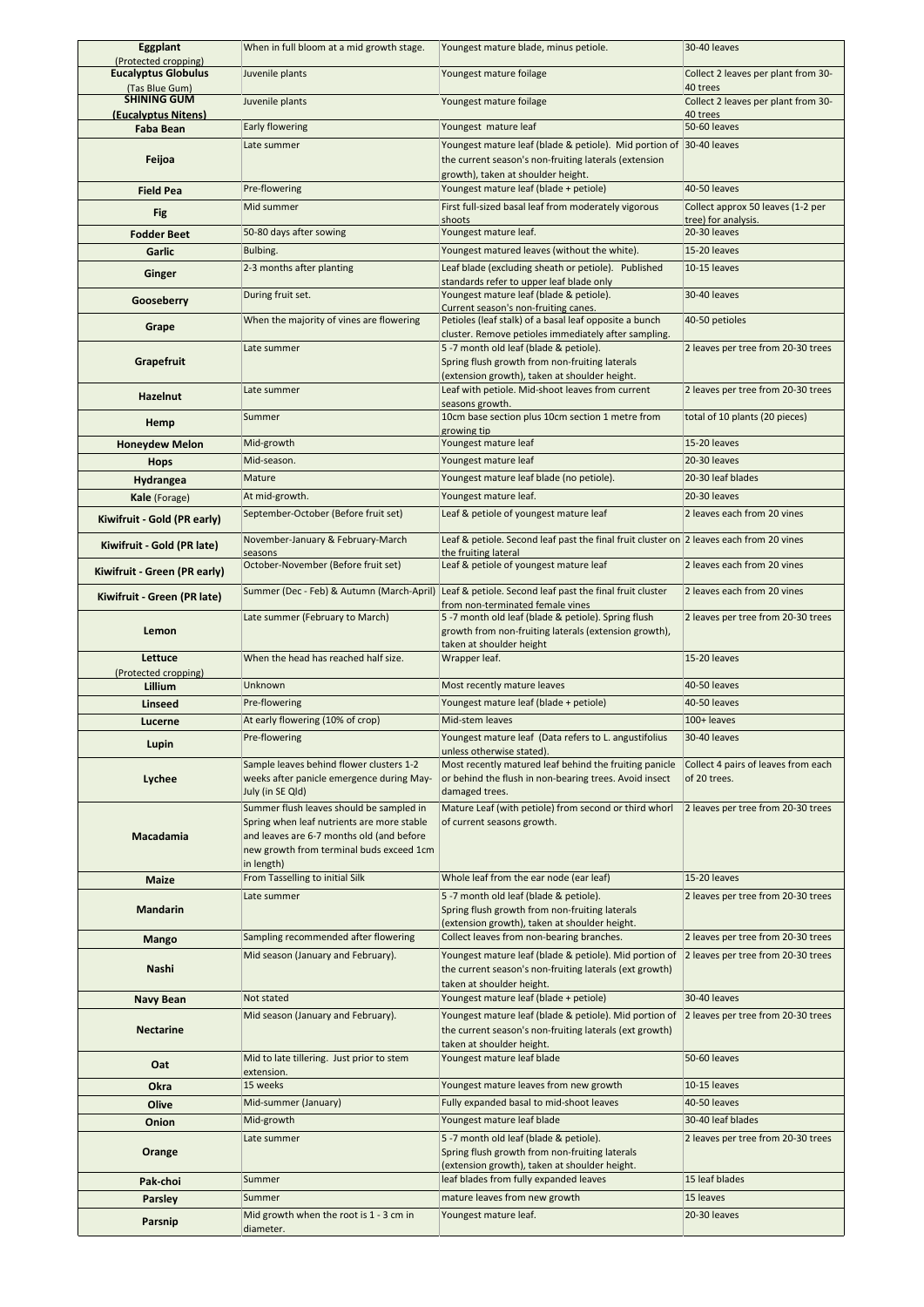| <b>Passionfruit</b>          | May to August, prior to active vegetative<br>growth                                                            | Youngest fully expanded leaf (blade & petiole)                                                                                                               | 20-30 leaves                                                  |
|------------------------------|----------------------------------------------------------------------------------------------------------------|--------------------------------------------------------------------------------------------------------------------------------------------------------------|---------------------------------------------------------------|
| Pawpaw                       | Spring                                                                                                         | Petiole of the youngest fully expanded leaf subtending                                                                                                       | 1 petiole per tree from 10-15 trees                           |
| Pea                          | Mid-growth                                                                                                     | to the most recently opened flower<br>Leaflet of the youngest mature compound leaf                                                                           | 30-40 leaflets                                                |
| Peach                        | Summer (January or February)                                                                                   | Leaves from the middle of current season's extension                                                                                                         | 2 leaves per tree from 20-30 trees                            |
|                              | Pre-flowering to flowering                                                                                     | growth<br>Youngest mature leaf blade                                                                                                                         | 40-50 leaves                                                  |
| Peanut                       | Late January to mid February                                                                                   | Entire leaf (blade & petiole) from a mid shoot position                                                                                                      | 2 leaves per tree from 20-30 trees                            |
| Pear                         |                                                                                                                | on the current season's non-fruiting laterals (extension                                                                                                     |                                                               |
|                              | Shell hardening to early kernel development                                                                    | growth), taken at shoulder height.<br>Pairs of leaflets from midway along youngest fully                                                                     | 10 leaflets from each of 10 trees to                          |
| Pecan                        |                                                                                                                | expanded leaf on fruiting wood. Select from branches                                                                                                         | represent a planting                                          |
|                              | At a vegetative growth stage, usually late                                                                     | up to 2m above ground.<br>Leaf blades. Cut at grazing height.                                                                                                | approx 100 grams                                              |
| <b>Perennial Rye Grass</b>   | spring or autumn flush.                                                                                        |                                                                                                                                                              |                                                               |
| Persimmon                    | Anthesis                                                                                                       | Youngest mature leaf (blade & petiole) from non-<br>fruiting shoots.                                                                                         | 2 leaves per tree from 20-30 trees                            |
| <b>Phalaris</b>              | Vegetative, 3-5 weeks re-growth                                                                                | Youngest mature leaf blade                                                                                                                                   | 80-100 leaf blades                                            |
|                              | Prior to flower induction                                                                                      | During vegetative growth, sample the YFEL (known as                                                                                                          | Collect at least 10 leaves from<br>throughout the area tested |
| Pineapple                    |                                                                                                                | the D leaf) which is generally the oldest leaf on the<br>plant. and retain the bottom 150mm (the basal white                                                 |                                                               |
|                              |                                                                                                                | tissue)                                                                                                                                                      |                                                               |
| PINE SEEDLING (Radiata)      | Seedling                                                                                                       | Whole plant above ground unless otherwise noted                                                                                                              | 10-20 seedlings                                               |
| <b>PINE MATURE (Radiata)</b> | Plantation trees in summer                                                                                     | Needles from 10-15 terminal cuttings                                                                                                                         | 10-15 terminal cuttings                                       |
| Pistachio                    | During a one month period prior to harvest                                                                     | Single leaflets selected from the terminal or 2 opposite Select at least 6 leaflets from 5 trees<br>sub-terminal leaflets of leaves located in the middle of | chosen to represent a management                              |
|                              |                                                                                                                | non-bearing branches                                                                                                                                         | area.                                                         |
| Plum                         | Mid to late Summer                                                                                             | Leaves from the middle of current season's extension<br>growth                                                                                               | 2 leaves per tree from 20-30 trees                            |
| Poppy                        | At Hook stage                                                                                                  | Whole leaf                                                                                                                                                   | 20-30 leaves                                                  |
| Potato                       | Early flowering unless stated                                                                                  | Youngest mature leaf (blade & petiole).                                                                                                                      | 20-30 leaves                                                  |
| Pumpkin                      | Early fruiting                                                                                                 | Youngest mature leaf (blade & petiole) - 9th node                                                                                                            | 15-20 leaves                                                  |
| Radish                       | When the root is half grown                                                                                    | Youngest mature leaf (blade & petiole).                                                                                                                      | 30-40 leaves                                                  |
| Raspberry                    | Two to three weeks after the final pick.                                                                       | 5th to 12th leaves from the terminal 15 cm of the<br>primocane                                                                                               | 30-40 leaves                                                  |
| Rice                         | 3-5 (Feeke's Scale) which is mid to late<br>tillering (tiller formation to leaf sheaths<br>strongly erected).  | Youngest emerged leaf blade.                                                                                                                                 | 40-50 leaves                                                  |
| Rockmelon                    | At harvest                                                                                                     | Youngest mature leaf blade                                                                                                                                   | 20-30 leaf blades                                             |
| Rose (Greenhouse)            | From when buds are approximately pea size<br>till the petals begin colouring.                                  | Five leaf leaflets, including petioles, from flowering<br>shoots.                                                                                            | 15-20 leaflets                                                |
| <b>Silverbeet</b>            | When half grown and the base of the plant is Youngest mature leaf. One leaf per plant<br>4 - 6 cm in diameter. |                                                                                                                                                              | 20-30 leaves                                                  |
| Sorghum                      | Vegetative & early flowering                                                                                   | 3rd Leaf Blade below Head                                                                                                                                    | 20-30 leaf blades                                             |
| Soy Bean                     | At flowering                                                                                                   | Upper most mature leaf blade (ie third and fourth leaf                                                                                                       | 30-40 leaves                                                  |
| Spinach                      | 4-6 weeks old (30 to 50 days after sowing).                                                                    | blade below apex)<br>Youngest mature leaf (blade & petiole).                                                                                                 | 40-50 leaves                                                  |
| <b>Strawberry - generic</b>  | During growth                                                                                                  | Leaf blades (excluding or including petioles) from                                                                                                           | 30-40 leaf blades                                             |
|                              |                                                                                                                | youngest mature leaves.<br>Youngest mature leaf.                                                                                                             | 20-30 leaves                                                  |
| <b>Sugar Beet</b>            | 50-80 days after sowing<br>During rapid growth                                                                 | 20 cm section of the top visible dewlap leaf                                                                                                                 |                                                               |
| <b>Sugar Cane</b>            | Bulb development to when bulb is half                                                                          | Youngest mature leaf.                                                                                                                                        | approx 10 leaf sections<br>20-30 leaves                       |
| Swede                        | 80% of crop in silk                                                                                            | Whole leaf from the ear node.                                                                                                                                | 15-20 leaves                                                  |
| <b>Sweet Corn</b>            | 28 days after transplanting                                                                                    | Youngest mature leaf blade                                                                                                                                   | 20-30 leaf blades                                             |
| <b>Sweet Potato</b>          | Cut in summer                                                                                                  | Whole shoot                                                                                                                                                  | 40-60 shoots                                                  |
| <b>Tall Fescue</b>           | At maximum growth (plucking)                                                                                   | Youngest mature leaf.                                                                                                                                        | 40-60 leaves                                                  |
| Tea                          | When first fruits mature.                                                                                      | Youngest mature compound leaf (blade plus petiole).                                                                                                          | 20-30 compound leaves                                         |
| <b>Tomato (Greenhouse)</b>   | Flowering at 2nd Node                                                                                          | 20 cm from the top of the plant.<br>Youngest mature compound leaf (blade plus petiole).                                                                      | 20-30 compound leaves                                         |
| Tomato - generic             | Late tillering. When the leaves have formed,                                                                   | Whole above ground portion of the plant.                                                                                                                     | 20-30 plants                                                  |
| <b>Triticale</b>             | and the leaf-sheaths are lengthening and<br>becoming erect (just prior to extension).                          | Random sites throughout the sampling area.                                                                                                                   |                                                               |
| Turf                         | Undefined                                                                                                      | Whole leaf (no roots). Cuttings are okay                                                                                                                     | 100 grams of leaf material                                    |
| <b>Turnip</b>                | When the root is half grown.                                                                                   | Youngest mature leaf.                                                                                                                                        | 20-30 leaves                                                  |
| Walnut                       | Summer - December to January.                                                                                  | Leaf with petiole. Terminal leaflet of basal leaves from<br>shoots of average vigour.                                                                        | 2 leaves per tree from 20-30 trees                            |
| <b>Watercress</b>            | Middle of growing season                                                                                       | Youngest mature leaves from new growth                                                                                                                       | 30-40 leaves                                                  |
| Watermelon - generic         | Mid-growth                                                                                                     | Youngest mature leaf                                                                                                                                         | 15-20 leaves                                                  |
| Wheat                        | Mid to Late Tillering                                                                                          | Youngest mature leaf blade                                                                                                                                   | 50-60 leaves                                                  |
| Zucchini                     | Early flowering.                                                                                               | Youngest mature leaf (blade & petiole).                                                                                                                      | 15-20 leaves                                                  |